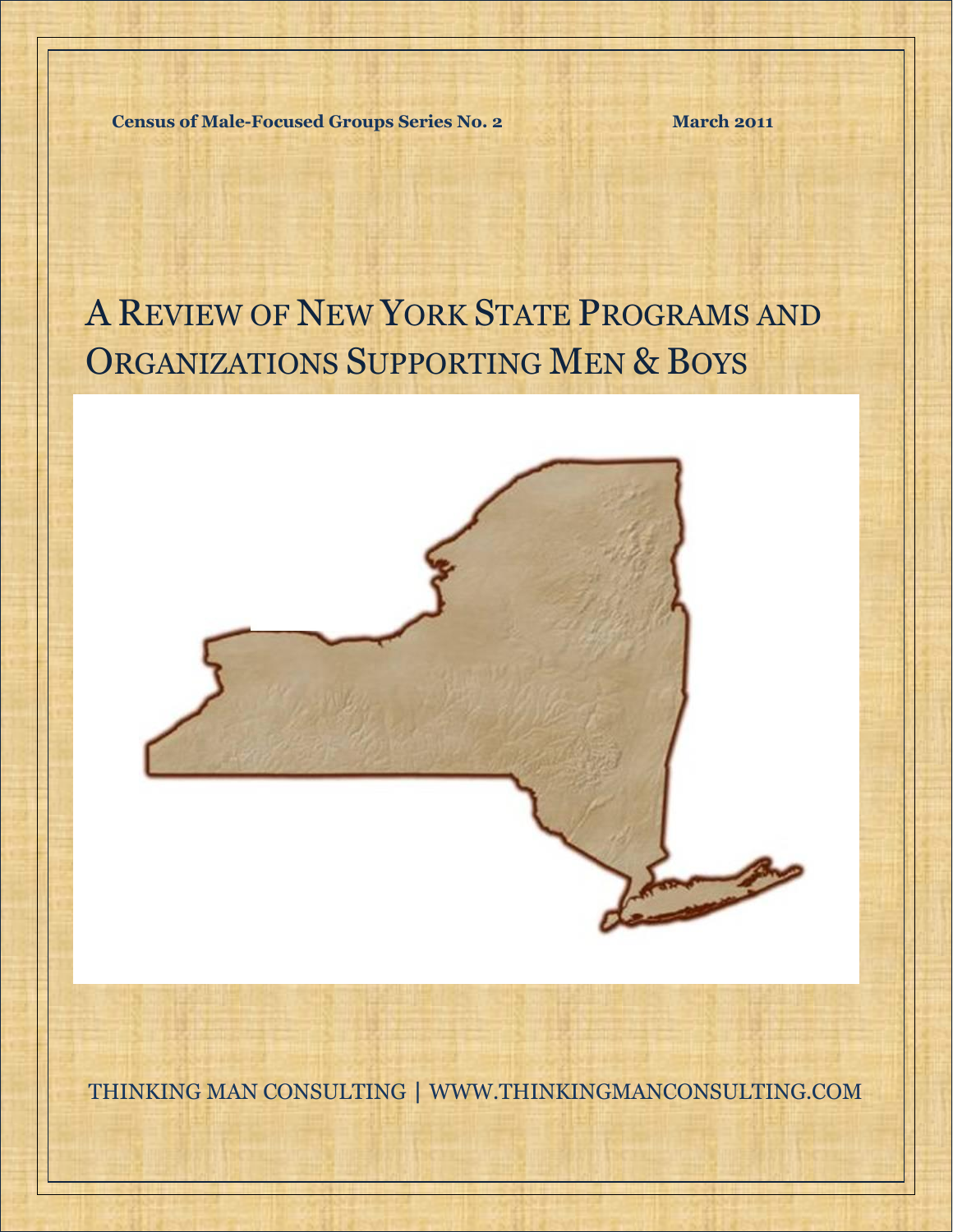# **About this publication**

**This brief is part of a series of publications that explain the findings from a national online census of malesfocused programs. Survey results from New York based providers and programs are analyzed in this writing. The census was conducted to take stock and increase understanding of the organizations that administer programs designed to help men take care of themselves and their families. The aim is to gather and share information that strengthens the field and increases the prospects of leveraging greater public and private investment.**

**The analysis and viewpoints offered are solely those of the author and do not necessarily reflect the opinions of supporters or respondents to the census survey.** 

# **Background**

**The information summarized in this brief was voluntarily submitted by over 300 organizations nationally and 28 from the state of New York. A database rich with information on these groups has been created and is a resource for ongoing analysis and writings. Target audiences for this publication include private foundation staff, policymakers, nonprofit leaders, individual donors, advocates and males seeking support.** 

**The Census of Male-Focused Organizations is believed to be the first undertaking of its kind nationally or in New York. This summary only provides a limited snapshot of male-focused practice at the time of the survey. The data gathered from groups is largely descriptive, not evaluative. Given these limitations, generalizations about individual organizations and the broader field should not be inferred from these findings.**

# **Abstract**

2

**Technological advances in American workplaces, the globalization of economic markets and the widespread loss of jobs during the Great Recession have helped drive a forty-year trend of deteriorating labor market opportunities and declining wages for large segments of men, particularly males of color. During this period subgroups of men and boys have also experienced declines in educational attainment and increases in rates of incarceration. These long-standing patterns have motivated scholarly research and significant media commentary positing the existence of a masculinity crisis and signaling the end of American manhood as we know it.** 

**In response to these concerns, a broad range of nonprofit and government initiatives designed to improve education, employment and health outcomes among men and boys now populate the national landscape. Evidence of this growing field of practice can be found in a majority of states and the nation's capital city. The field is characterized by grassroots and grasstops mobilization approaches, single- and multi-service organizations,**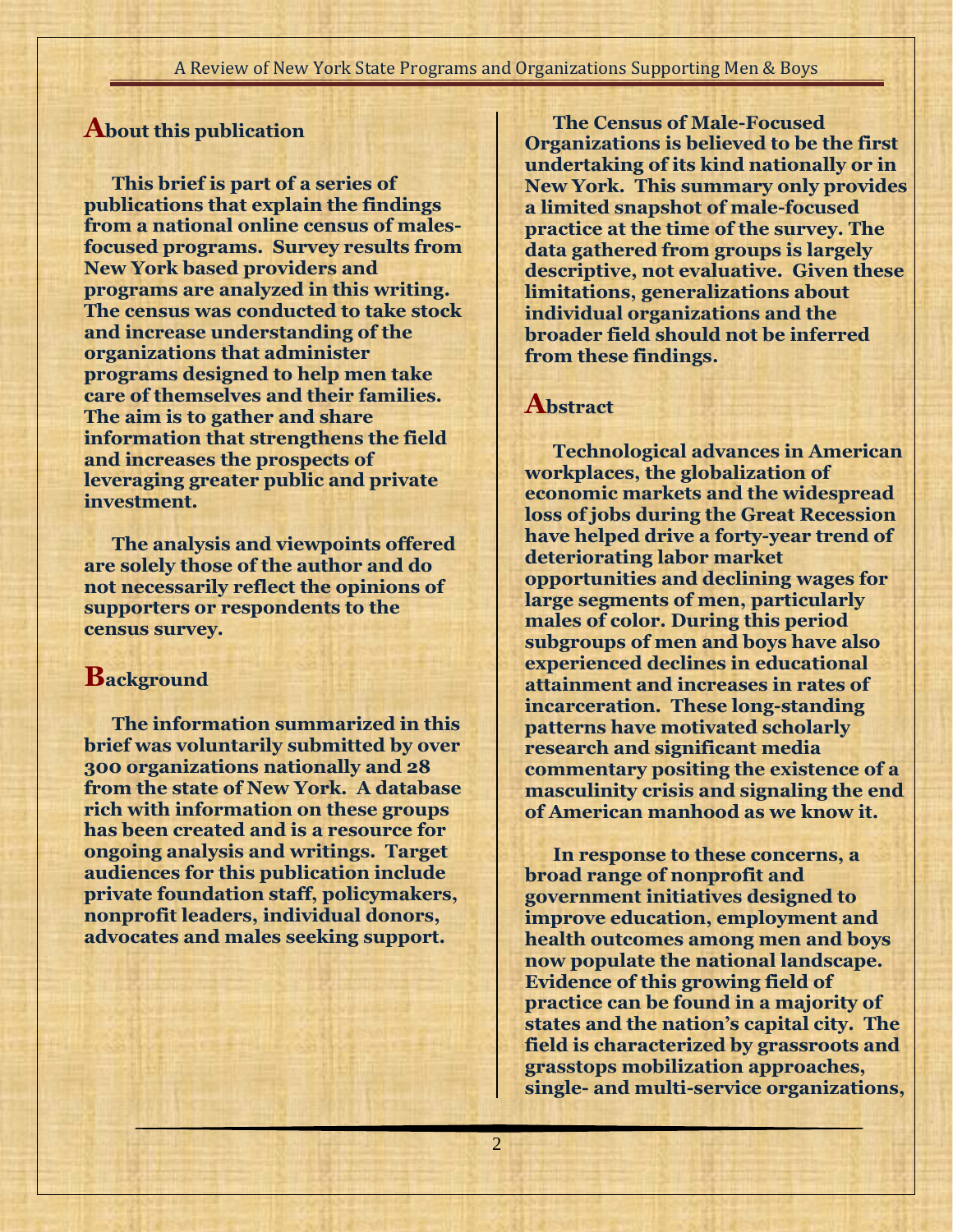**university affiliated and secular and faithbased efforts to improve male life outcomes.** 

**This brief profiles organizations operating in New York State. The organizational capacity, scope of services and geographic reach of these groups is examined within the context of the Great Recession of 2008-09. The economic downturn provides an important marker for the nation and pivotal turning point in the economic and social plight faced by men and their families, particularly lesserskilled men of color.** 

**The publication also analyzes comparative information shared between New York and national survey responses. Based on the findings, the report closes with recommendations for the field, current and potential funders and policymakers concerned about males and their communities.** 

# **Findings**

**The online census of male-focused groups yielded 28 total responses from New York state; 24 of these were from New York City and Long Island combined. The survey included 10 questions designed to gather basic information across three broad categories: organizational capacity, service delivery and geographic focus. The results of the survey reveal commonalities, strengths and deficiencies among providers. The results suggest opportunities for strengthen the field.** 

### **Organizational Capacity**

**Nearly 40 percent of New York agencies operate male-focused** 

**initiatives on program budgets of of less than \$50,000. At the opposite end of the budget spectrum, an equal percentage – 40 percent – have program budgets that exceed \$500,000. Among these providers only 4 have program budgets over \$1 million. By comparison, among survey respondents from the rest of the country 35 percent had budgets under \$50,000 and 30 groups – about 9 percent – had program budgets exceeding \$1 million (see Figure 1).** 



**Half of the groups in the state have operated male-focused programs for at least six years (see Figure 2). This is notable staying power. However it trails the 60 percent of national respondents operating for that length of time. At the time of the survey 14 percent of New York providers had been in operation for less than a year. This proportion is slightly higher than the 11 percent of new efforts captured around the country. More established organizations also tended to have larger program**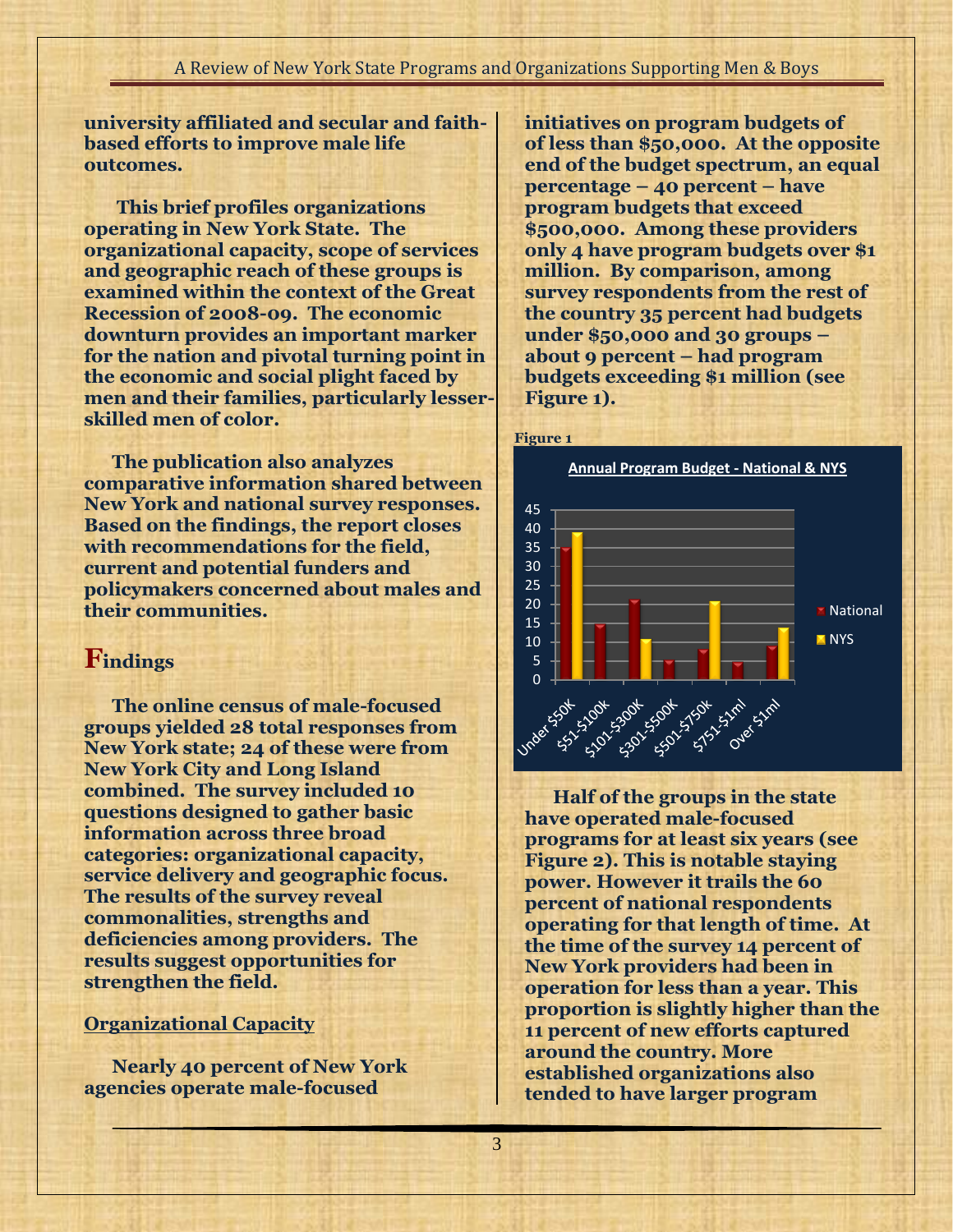4

**budgets. It is worth noting and better understanding the emergence of these nascent initiatives at the height of the Great Recession.** 



**Urban Institute research on the nonprofit sector reveals that approximately 75 percent of** *all* **public charities had annual operating budgets of less than \$500,000 in 2008; 45 percent of the nonprofits studied by the Institute had operating budgets under \$100,000.<sup>i</sup> This finding suggests that male-focused interventions are operating on par with similarly sized peers and, therefore, are no more fragile. Additional comparisons would help clarify how male-focused groups match up to similar organizations.**

**Much like their peer providers across the country, a majority – nearly 80 percent – of New York respondents have between 1 to 9 staff members. A higher percentage – 39 percent – of New York providers reported employing a larger workforce of 5 to 9 persons than the 20 percent of national respondents with this staff size. As shown in Maps 1 and 2, groups with** 

**larger staff are more mature and have been in operation for at least six years. Nearly all of these providers are located in Manhattan.** 



**Conversely, emerging organizations with smaller budgets and fewer staff populate New York's upstate communities, Long Island and the New York City's outer boroughs of Brooklyn and the Bronx.** 

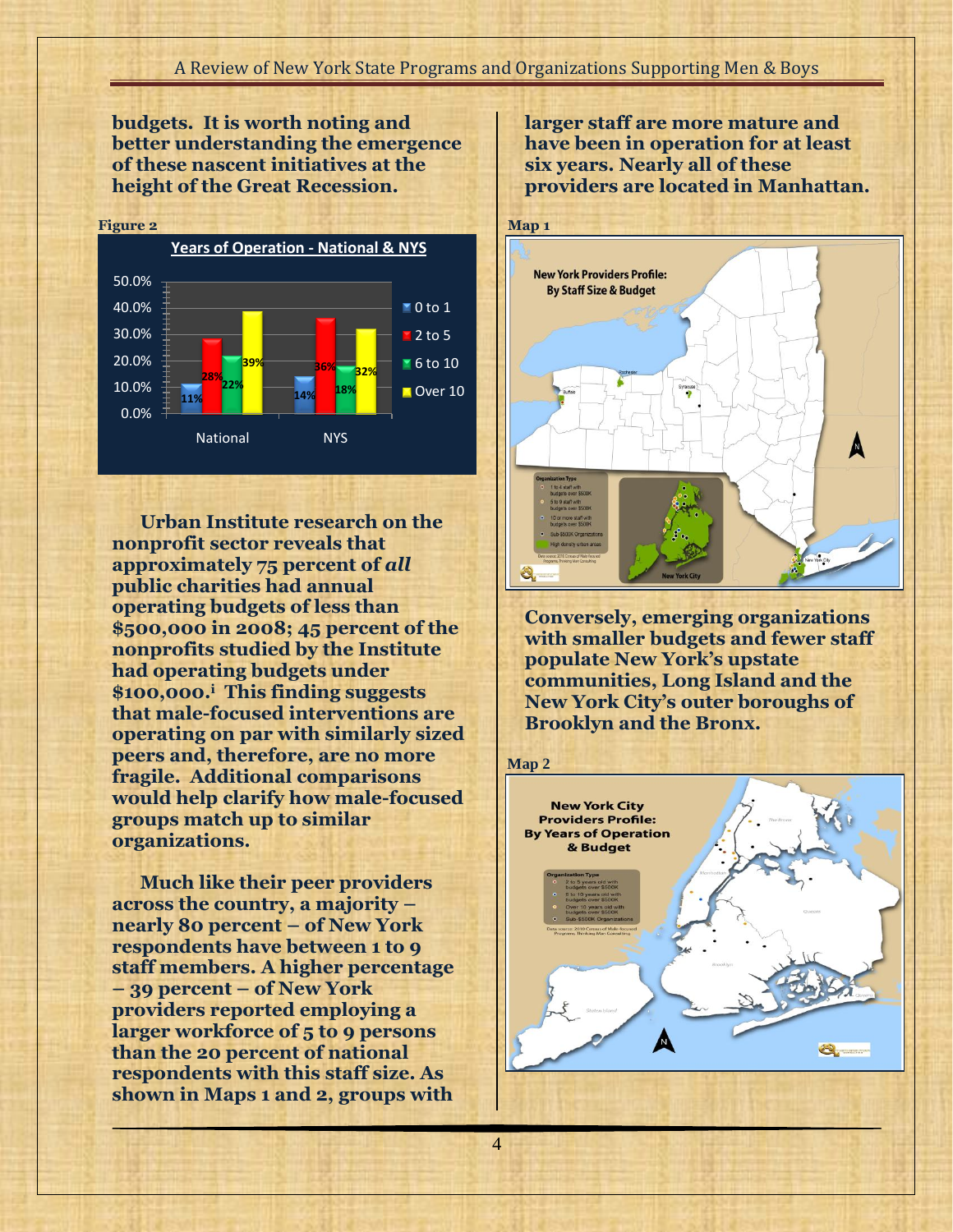## **Services Provided**

**Most New York state providers – nearly 80 percent – are multi-service organizations (MSOs); all of the single-service groups program under the broad category of educational services. In fact, educational services – made available by almost 90 percent of organizations – are the most offered service. As might be expected during a tough economic period, more than 50 percent of providers administer employment programs; and to round out the top three service types, slightly more than 40 percent of respondents reported providing parenting (fatherhood) programs. A sizeable minority – just under one-third – work on each reentry and violence prevention matters.**

**The services offered by New York City's providers correspond to the pervasive challenges known to be faced by large numbers of lesserskilled males, particularly males of color. The Great Recession substantially dimmed the prospects for success – particularly labor force attachment – available to the males served by these providers. The Community Service Society reports that unemployment among Black males doubled from the prerecessionary rate of 9 percent – an already inordinately high rate – to 17.9 percent during the recession.ii During this same period the rate for Latino males also ballooned from 5.7 to 12.4 percent.** 

**As revealed in Map 3, more than 60 percent of New York City providers are physically located in the communities most deeply** 

**impacted by the recession. For example, Map 3 shows communities highlighted in orange and it is in these places where unemployment rates were among the highest in New York City and the most stratified by race. The sole exception, outlined in purple on Map 3, is the East New York section of Brooklyn. This was the only New York City community that experienced both high overall unemployment rates and racial parity, as unemployment rate for Whites – 25 percent – exceeded the rates for Blacks and Latinos 21 and 17 percent respectively.iii High rates of failure should not be the goal of American schools, labor markets or prisons, for that matter. However, when breakdowns occur in systems, institutions and markets, the impact can be more equitably shouldered as evidenced in East New York.** 



## Population Served

5

 **The men and boys served by New York organizations are largely of color and young. Over 80 percent of the agencies work with 18 to 24 year old males. More than 90 percent reported working with Black and**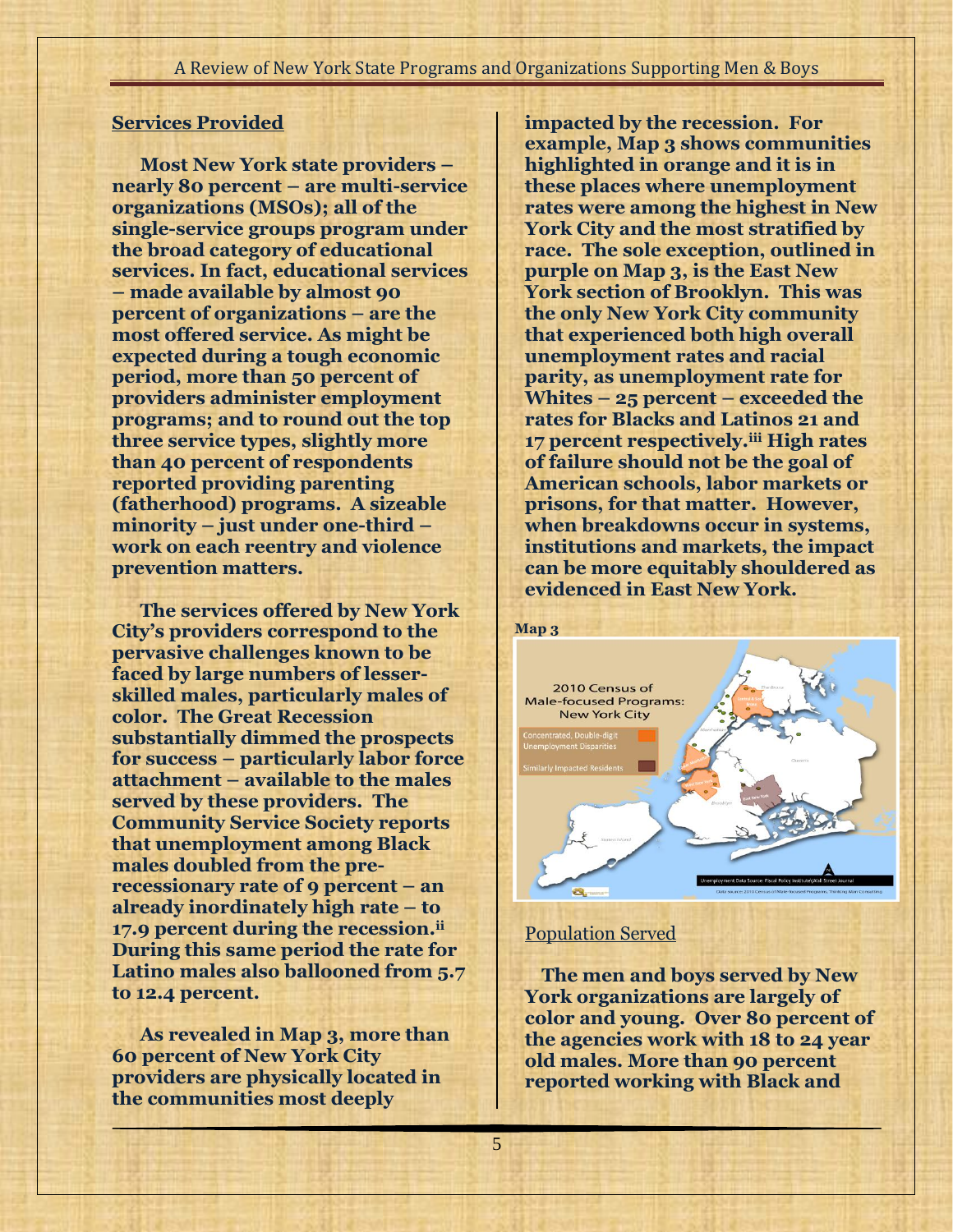**Latino males. Slightly more than 50 percent of the organizations engage White males and nearly 40 percent are supporting Asian men and boys. The age and race profile of males served by New York providers mostly mirrors that of peer organizations that responded to the national census.** 

**Organizations are also working with males that face multiple barriers to mainstream social and economic opportunities. Over 50 percent of New York agencies reported working with males that are either school leavers, unemployed or former convicts. Aggregate data from other census responders was quite similar to New York on these measures. Over 60 percent indicated their client population includes fathers; and, nearly one-third are supporting homeless males. National data revealed slightly higher – 67 percent – percentage of national groups supporting fathers and roughly the same proportion of homeless males being engaged.** 

## **Geographic Distribution**

**Over 85 percent of New York census responses came from New York City's boroughs and Long Island. Specifically, 22 of the 28 responses or 79 percent were submitted by organizations located in the Bronx, Brooklyn, Manhattan and Queens; with 13 of 22 (59%) tendered by Manhattan based agencies.** 

**As referenced earlier, nearly all of New York's census respondents are based in or near high need communities, proximal to the men and boys they engage. The providers work in communities and with people that have endured long-term disinvestment and perverse public policies. For example, specific neighborhoods in the communities of Central and South Bronx, East New York, Harlem and Washington Heights have been dubiously dubbed "million dollar blocks" – a term that references the emergence of "the criminal justice system [as] the predominant government institution in these communities and that public investment in this system has resulted in significant costs to other elements of our civic infrastructure – education, housing, health and family."iv Such fiscal and public policy choices simultaneously help destabilize communities and elevate the vitality of male-focused practice.**

## **Summary**

**The onslaught of joblessness and financial fallout that accompanied the recession combined with preexisting socioeconomic hardships have made improving the plight of males at the margins of society a decidedly more challenging, if not a seemingly impossible ambition. Surmounting the obstacles obstructing progress is further complicated by the gaping racial inequities that color the experiences of males and their**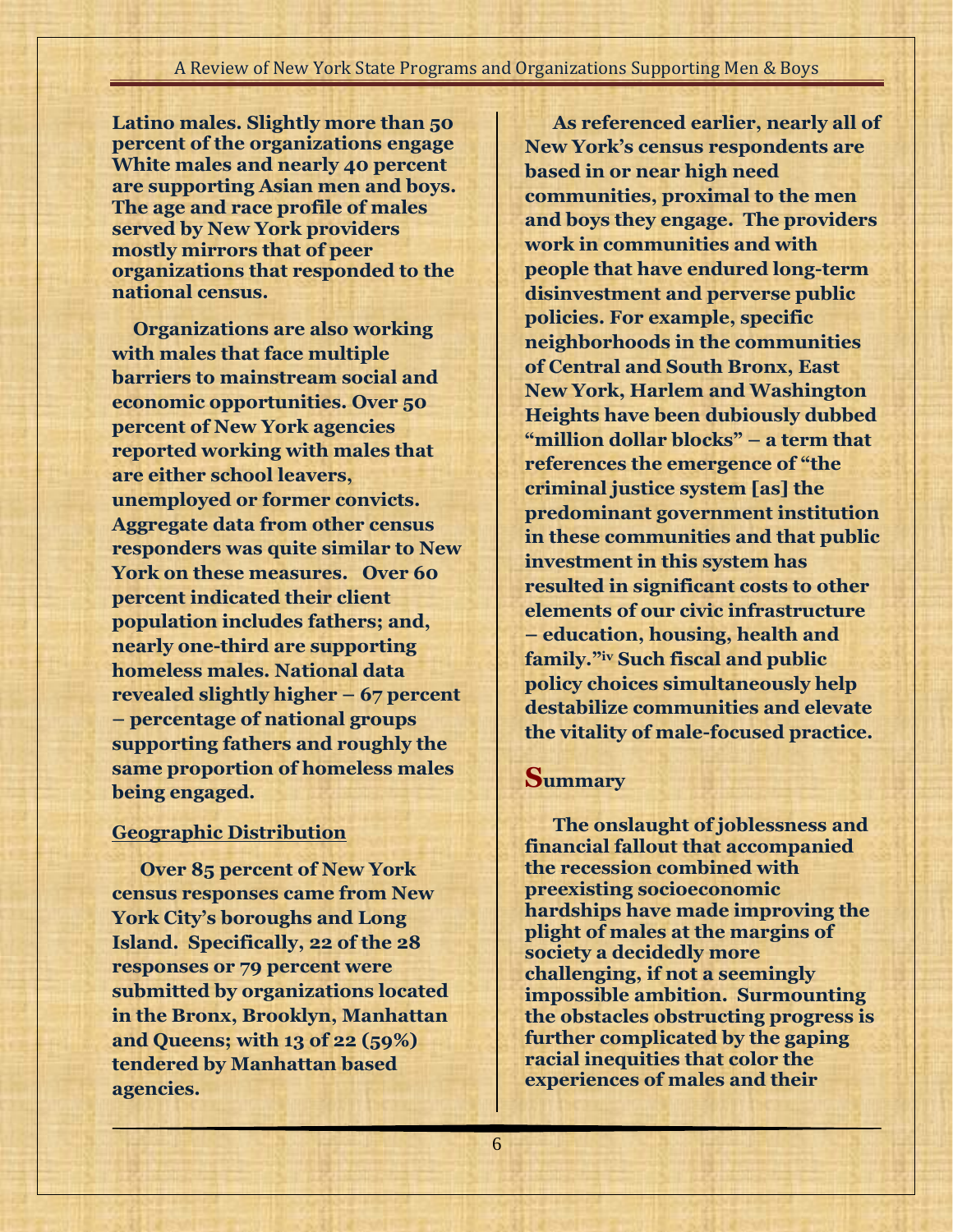**communities. Realizing broader achievement and expanding opportunities for males, specifically lesser-skilled males of color stands before New York State and, indeed, the entire nation as an urgent matter.** 

**A closer examination of the organizations described here would demonstrate that incremental progress can be realized. However, no single sector can alone achieve the substantial turnaround necessary to improve the trajectory of these males and the nation. Improvement will require movement.** 

## **Recommendations**

**Based on findings from the national survey, analysis of responses from New York and extensive knowledge of the field the following suggestions are offered to practitioners, funders, advocates and thought leaders of the field.**

- **Think institutionally, act collectively – regular communication and coordinated effort is needed from public and private funders commonly concerned about improving male life outcomes;**
- **Educate to activate – develop and implement smart public education campaigns to reduce resistance and motivate support for targeted strategies that would improve outcomes among vulnerable males;**
- **Invest, with others, in leaders and leading institutions – consistent investment to strengthen existing**

**models and seed the freshest ideas and innovations are needed;**

- **Track consumer satisfaction – develop tools to capture and monitor males' assessment of their engagement with male-focused organizations; and**
- **Develop multiple platforms for professional development – generally the field of malefocused practice is fractured which makes it feel smaller than it really is. Creating virtual and actual markets for ideas and peer exchange can overcome miniaturization and increase professional capacity.**

**Sustaining and strengthening malefocused work over time would be aided by developing alliances across the issue silos – education, employment, health, etc. More to the point, men and boys are whole people with diverse needs. The organizations committed to aiding them must be responsive and offer an array of supports designed specifically for males.**

**Finally, it is not yet well understood whether the organizations described in this brief typify male-focused practice in New York. The organizations that responded to the online survey are not believed to constitute the universe of male-focused organizations in New York. Additional inquiry is needed to capture and understand efforts missed in this initial census.**

**For more information about survey results or to make a specific request, please contact: [loren@thinkingmanconsulting.com.](mailto:loren@thinkingmanconsulting.com)**

7